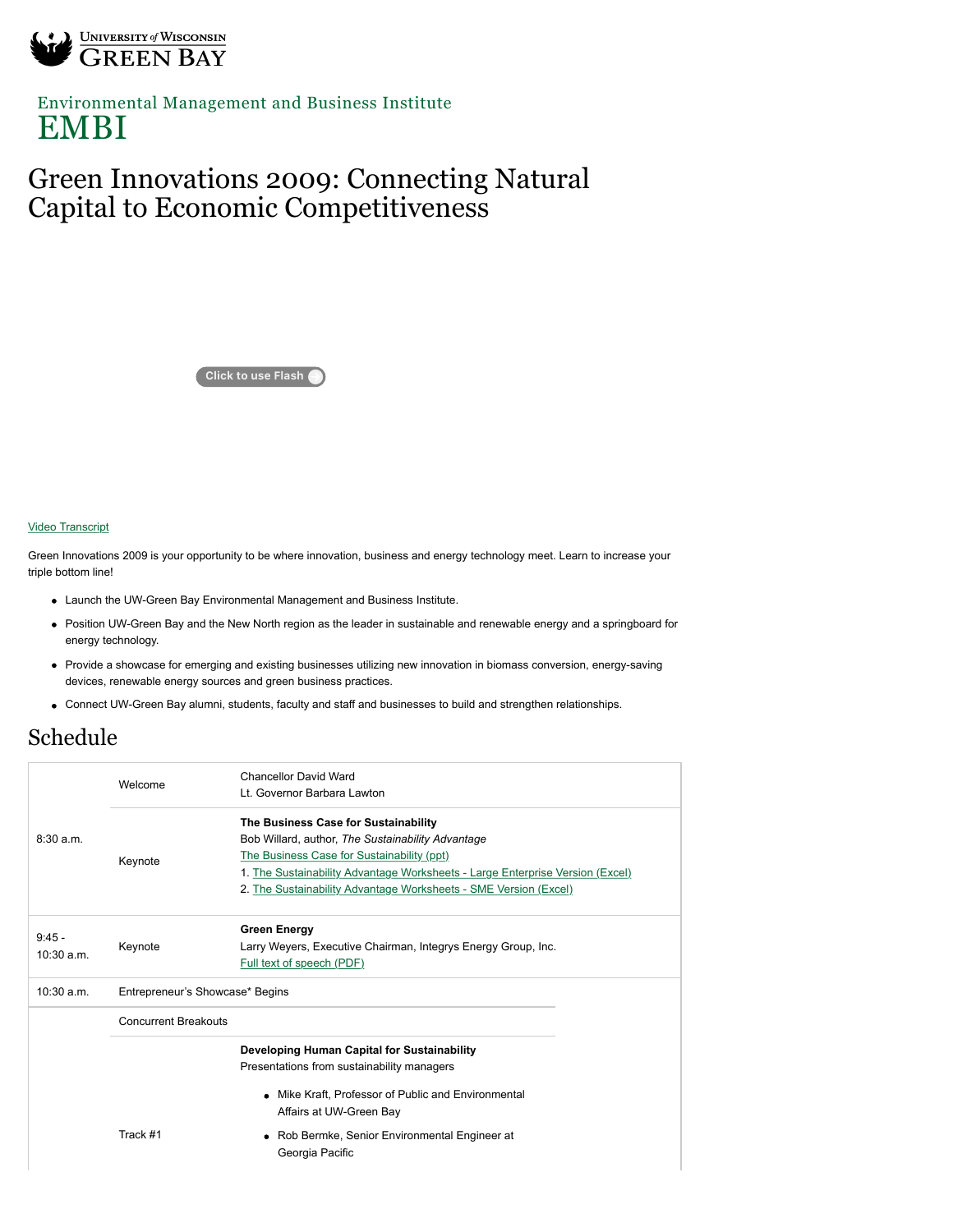|                         |                                                  | • Leif Nygaard, Appleton Service Branch Manager,<br>serving Northeast Wisconsin and the Michigan's<br>Upper Peninsula, Johnson Controls                                        |                                                    |
|-------------------------|--------------------------------------------------|--------------------------------------------------------------------------------------------------------------------------------------------------------------------------------|----------------------------------------------------|
|                         |                                                  | <b>Transition to Sustainability</b><br>Benefits of triple bottom line and making the business case<br>for sustainability                                                       |                                                    |
| $10:45 -$<br>11:45 a.m. | Track #2                                         | • Steve Dunn, Ph.D., CPIM, Chair of Supply Chain and<br>Operations Management at UW-Oshkosh                                                                                    |                                                    |
|                         |                                                  | • Tim Weyenberg, CEO at Foth, LLC                                                                                                                                              |                                                    |
|                         |                                                  | <b>Profitability of Sustainability</b><br>Case studies of new businesses developing innovations in<br>renewable/sustainable energy<br>• Paul Lemens, Director of Institute for |                                                    |
|                         | Track #3                                         | Entrepreneurship and Innovation at UW-Green Bay<br>(facilitator)                                                                                                               |                                                    |
|                         |                                                  | • John Hippensteel, Owner of Lake Michigan Wind and<br>Sun                                                                                                                     |                                                    |
|                         |                                                  | Daniel De Buhr, President and co-founder of<br>AgrEnergy, LLC                                                                                                                  |                                                    |
|                         |                                                  | • CJ Schmidt, Managing Member of Fiber MX, LLC                                                                                                                                 |                                                    |
| Noon -<br>1 p.m.        | Luncheon and<br>Presentation<br>sponsored by WPS | <b>Our Future Workforce</b><br>Dennis Winters, Chief, Office of Economic Advisors,<br>Wisconsin Department of Workforce Development<br>Presentation (pdf)                      | Entrepreneur's<br>Showcase*<br>10:30 a.m. - 3 p.m. |
|                         | <b>Concurrent Breakouts</b>                      |                                                                                                                                                                                | sponsored by<br>Baylake Bank                       |
|                         |                                                  | Developing Human Capital for Sustainability<br>Panel discussion on forecasting the skills needed for the next<br>generation of workforce                                       |                                                    |
|                         | Track #1                                         | • John Katers, Associate Professor of Natural and<br>Applied Sciences at UW-Green Bay (facilitator)                                                                            |                                                    |
|                         |                                                  | • Amy Kox, Sustainable Programs Manager at<br>Northeast Wisconsin Technical College                                                                                            |                                                    |
|                         |                                                  | • Jennifer Sims, Green Bay HS&E Leader at Procter &<br>Gamble Paper Products Company                                                                                           |                                                    |
|                         |                                                  | <b>Transition to Sustainability</b><br>Discussion to share the resources available to businesses<br>moving into new product development or green practices                     |                                                    |
|                         |                                                  | • Kurt Waldhuetter, Regional Director of Wisconsin<br>Entrepreneurs' Network (Facilitator)                                                                                     |                                                    |
| $1:45 -$                | Track #2                                         | • Chris Calawerts, President at EnCap                                                                                                                                          |                                                    |
| 2:45 p.m.               |                                                  | • Les Smith, Senior Management Customer Quality<br>Assurance, Tufco Technologies, Inc.<br><b>Presentation (pdf)</b>                                                            |                                                    |
|                         |                                                  | • Bob Pederson, President and CEO, Goodwill<br>Industries                                                                                                                      |                                                    |
|                         |                                                  | <b>Track 3: Profitability of Sustainability</b>                                                                                                                                |                                                    |
|                         |                                                  | • John Stoll, Co-Director of Environmental Management<br>and Business Institute at UW-Green Bay (facilitator)                                                                  |                                                    |
|                         |                                                  | • Don Draxler, Director of Global Environmental Affairs,<br>Oshkosh Corp. and Sue Murawski P.E., Senior                                                                        |                                                    |
|                         | Track #3                                         | Environmental Engineer, Oshkosh Corp.                                                                                                                                          |                                                    |